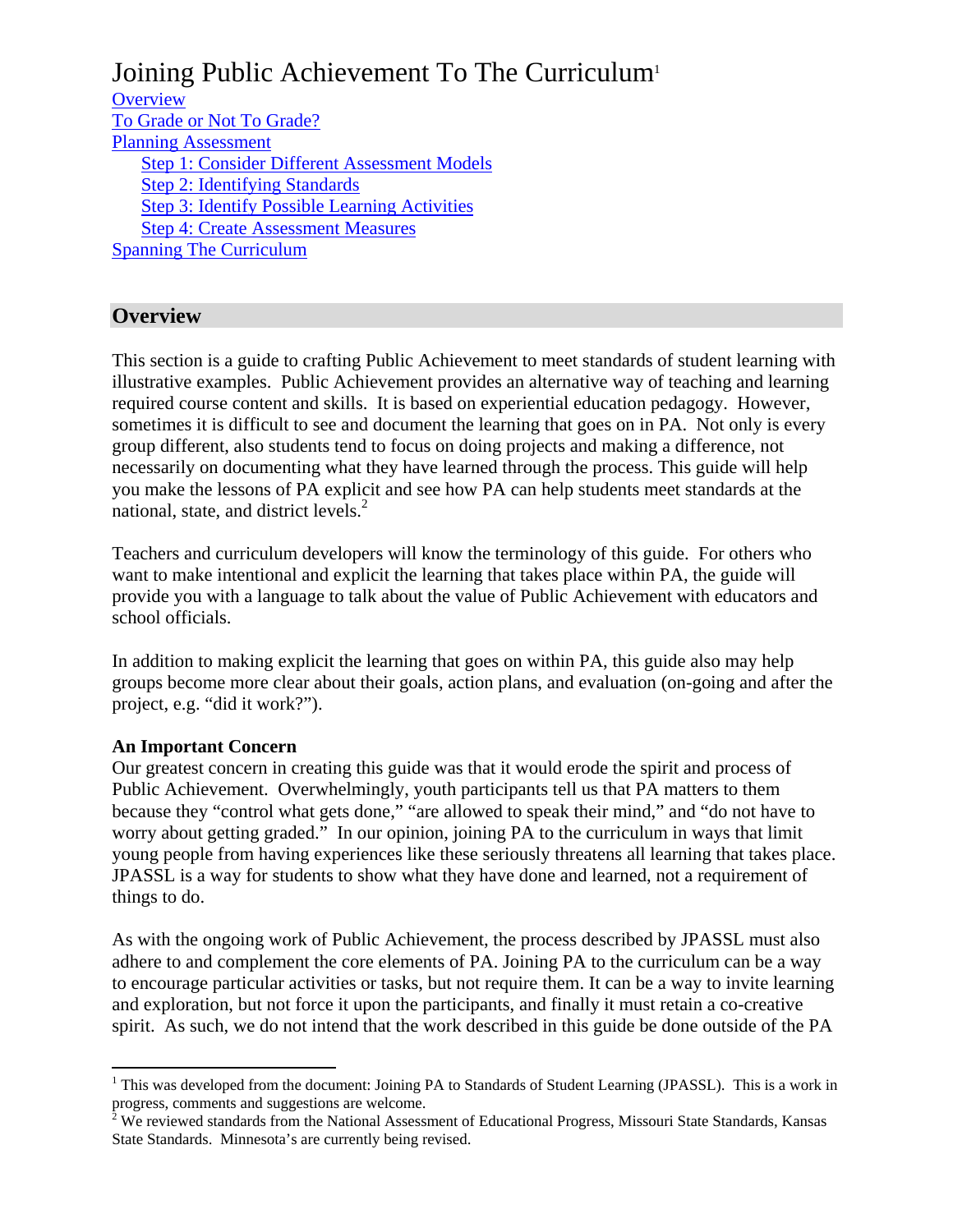group or ahead of time. Instead the work described in this guide will need to be adapted to each group keeping in mind where the group is at and when it would be most useful for the group, coach, PA leadership, and/or other teachers.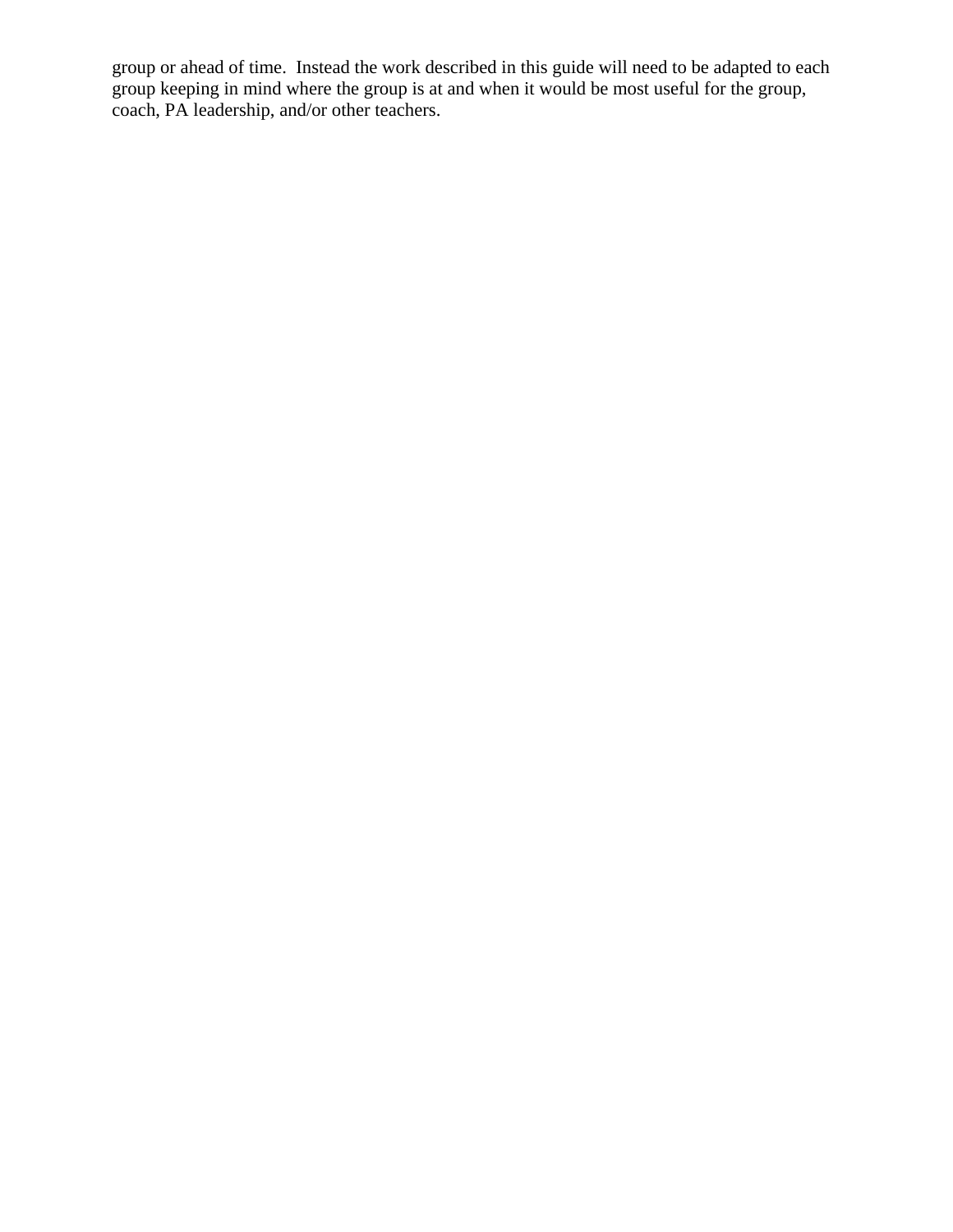## **To Grade or Not To Grade?**

This is a perennial question for teachers who implement PA in their classroom. We have had many conversations with teachers and students on the topic of grading. The ultimate answer to this question will depend on the you, but we offer the following things to consider.

Students tell us that one of the things they like about PA is that they are not graded. They like PA because you don't do things to get a grade, but because you care about an issue. Moreover, students see PA as a free space where "there are no right or wrong answers" which allows them express themselves and participate in problem solving.

Students also tell us that they do not mind being assessed or evaluated for the work they do. In fact, many wish they had "more to show" for what they have done. They told us that they like to evaluate themselves, but do not mind being evaluated by their coaches or teachers.

There are two things that many teachers do to mediate this tension:

- 1. **Inclusion:** Bring students into the assessment process. Let them be part of the initial conversations about which standards you want to focus on, develop assessment measures and determine how they want to document their learning. Students can be brought into all or part of this process.
- 2. **Transparency**: Even though students may not be brought into every aspect of assessment, it is important for students to know exactly what they are being assessed on and how they can perform.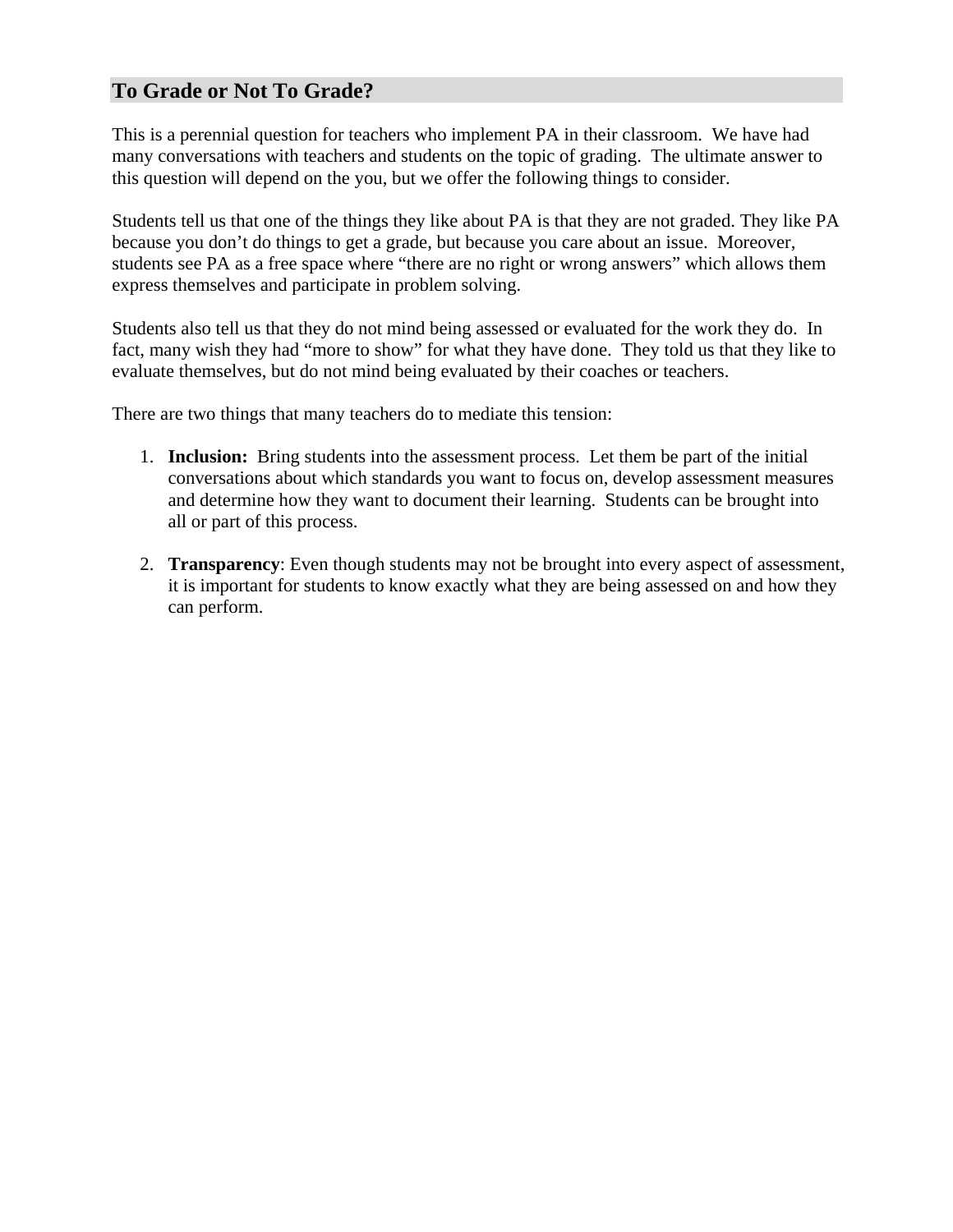## **Planning Assessment**

Preparation for assessing Public Achievement takes several steps. Including the students this process is important. This is done to varying degrees, but making curricular connections is a good opportunity to practice democracy and discuss public accountability. While students should play the main role in choosing their issue and developing a project to work on, you should provide standards-related options from which students may choose.

| <b>Traditional Assessment Planning Process</b> |                                                                                            |    | <b>Public Achievement Assessment Planning</b><br><b>Process</b>                                                                            |  |
|------------------------------------------------|--------------------------------------------------------------------------------------------|----|--------------------------------------------------------------------------------------------------------------------------------------------|--|
|                                                | Standards are included in curriculum                                                       |    | Consider different assessment models/                                                                                                      |  |
|                                                | 2. Select activities/assignments for students to<br>meet standards.                        | 2. | Identify desired standards (with or without<br>collaboration with students)                                                                |  |
|                                                | 3. Present information, create lessons, plan<br>activities for students to meet standards. |    | 3. Identify and plan learning experiences,<br>project activities, and instruction that foster<br>mastery of skills and content through the |  |
|                                                | Test students on information                                                               |    | PA process.                                                                                                                                |  |
|                                                |                                                                                            |    | 4. Create means to determine acceptable<br>evidence and applicable content standards                                                       |  |
|                                                |                                                                                            |    | 5. After issue groups are formed, work with<br>students to implement assessment plan.                                                      |  |

Once student issue work has begun, teachers still need to work with teams to determine what products will provide evidence of student learning. These products should not all come at the end of a project—they should be done during the planning, action, and reflection stage. Some student products may be traditional, such as quizzes or reports. Others may be less so, such as presentations, games, lesson plans, journals, or plans for a community event.

This assessment worksheet (www.publicachievement.org/TeacherGuide/Activities/AssessmentWorksheet.pdf) can be used by coaches or with PA groups to document group and individual learning as well as facilitate the PA process (see www.publicachievement.org/TeacherGuide/SixStagesIntro.html) The intent of this worksheet is to provide PA coaches and groups with an easy, yet explicit means for documenting the learning that occurs as they move through the PA process.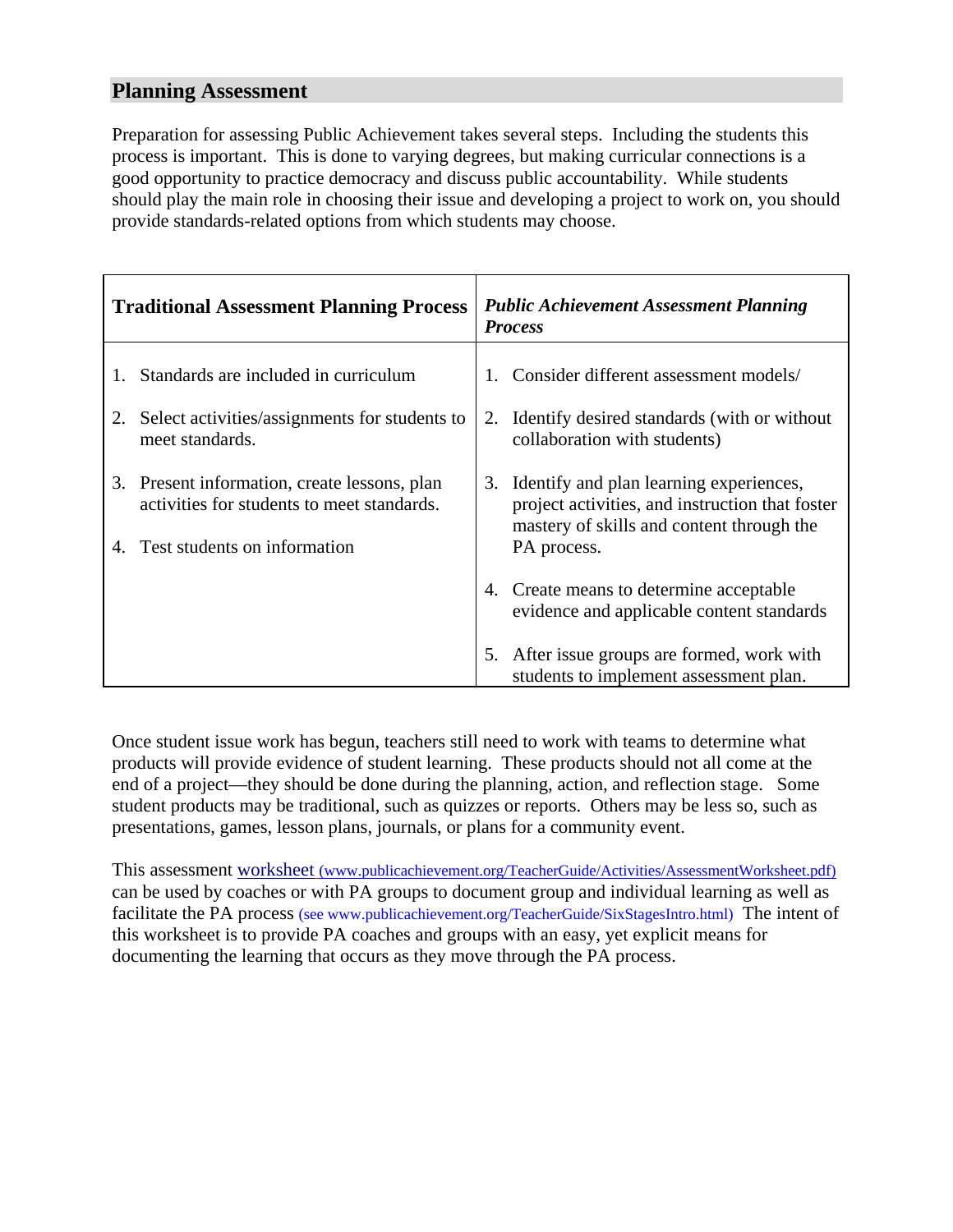## **Step 1: Consider Different Assessment Models**

Public Achievement takes different forms at different sites. Before you choose which standards you want to assess in PA, it may be useful to think about how you are going to assess student learning. This guide can be used with three different models that are all based on the same underlying logic.

#### Model A: Teacher monitored

PA takes place within a self-contained classroom, with a teacher acting as coach for a single or multiple groups, or with a teacher closely supervising coaches. Teachers are responsible for assessing student learning.

#### Model B: Coach and group monitored

At many sites there are multiple groups, often crossing grade levels, who work with coaches. Teachers may find it difficult to know what is going on in the groups. This model calls for teachers to identify key content and skill standards, and then work with coach coordinators and coaches to help them to highlight and document the mastery of standards in the on-going PA work.

#### Model C: Group monitored

Some sites do not have coaches. Teachers can work with teams to set up learning goals that can be included in their project goals and action plans, students are responsible for documenting and presenting evidence of learning.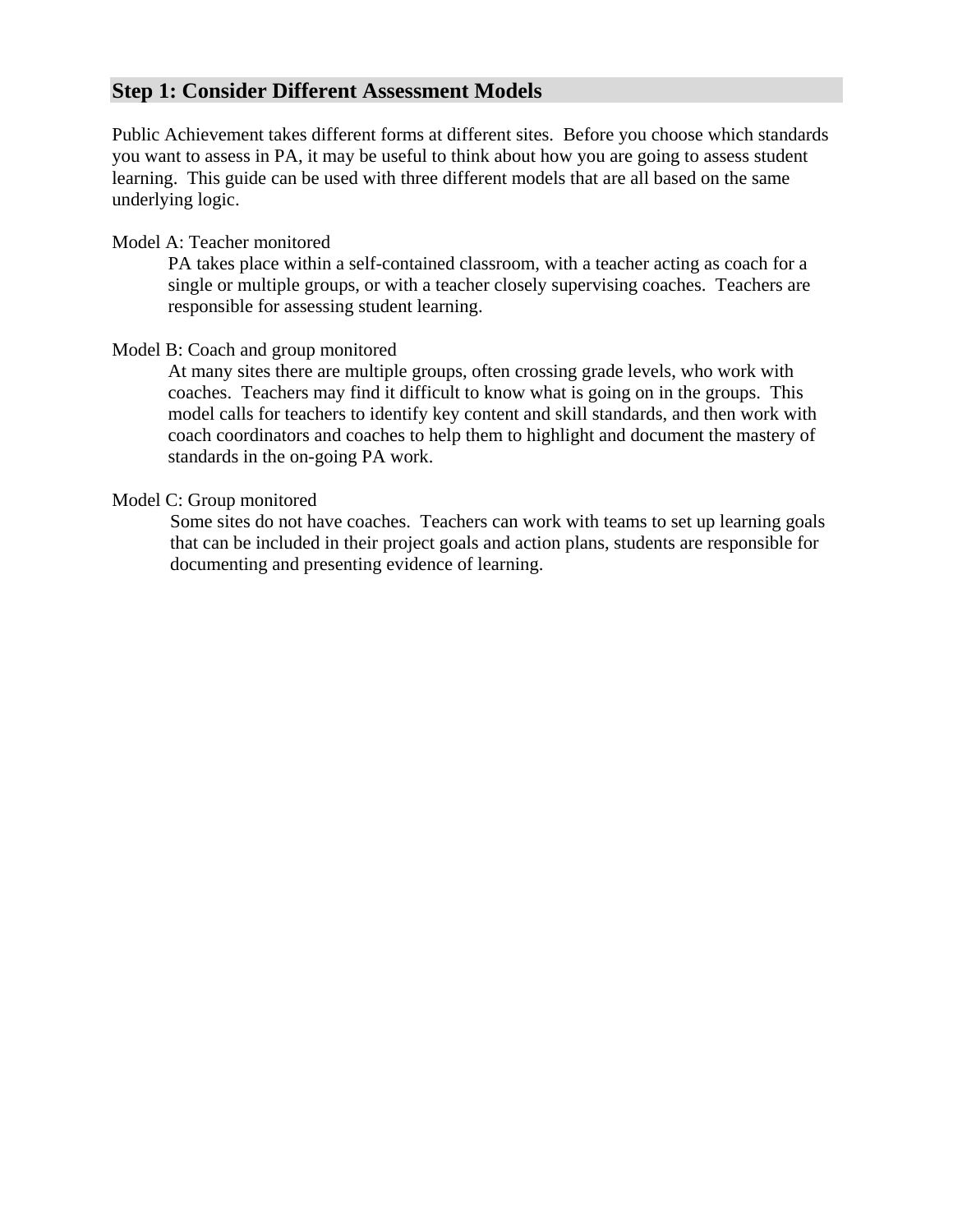## **Step 2: Identifying Standards**

Reviewing national, state, and district standards of student learning, we have comprised the following list of content and skill standards of student learning. This list is not comprehensive; teachers should select standards that are appropriate to their school and/or grade.

Teachers may want to focus on a particular standard or set of standards that are important for their school (i.e. where they are feeling pressure to perform). Or they may create a larger inventory of standards and encourage coaches and groups to be attentive to skill and content mastery.

|                                                    | Common Themes Across Diricient Student Standards of Learning |  |  |
|----------------------------------------------------|--------------------------------------------------------------|--|--|
| Knowledge                                          | <b>Skills</b>                                                |  |  |
| Understands roles of citizen                       | • Communication—written, verbal, and                         |  |  |
| Understands decision-making process                | visual                                                       |  |  |
| Understands democratic ideals                      | Conflict resolution<br>$\bullet$                             |  |  |
| (foundation of U.S. political system)              | Team work                                                    |  |  |
| Understands citizen rights,<br>$\bullet$           | Reading<br>$\bullet$                                         |  |  |
| responsibilities, and privileges                   | Problem solving<br>$\bullet$                                 |  |  |
| Understands civic life, politics, and<br>$\bullet$ | • Research and investigating—gather,                         |  |  |
| government                                         | analyze, use data                                            |  |  |
| Understands value of diversity and<br>$\bullet$    | Evaluating<br>$\bullet$                                      |  |  |
| difference                                         | <b>Public Speaking</b><br>$\bullet$                          |  |  |
| Understands power, authority, and<br>$\bullet$     | Planning and organizing                                      |  |  |
| governance                                         |                                                              |  |  |
| Understands how to map and read maps               |                                                              |  |  |

## Common Themes Across Different Student Standards of Learning

*This table contains standards that are found in Minnesota's State Standards, Kansas State Standards, Missouri State Standards, and the National Assessment of Education Progress.* 

This list is not comprehensive. Instead it is a list of the standards that were mentioned by each of the set of standards we reviewed. The young people we interviewed this year also discussed many of these. Other school districts likely have slightly different standards, even for the same topic.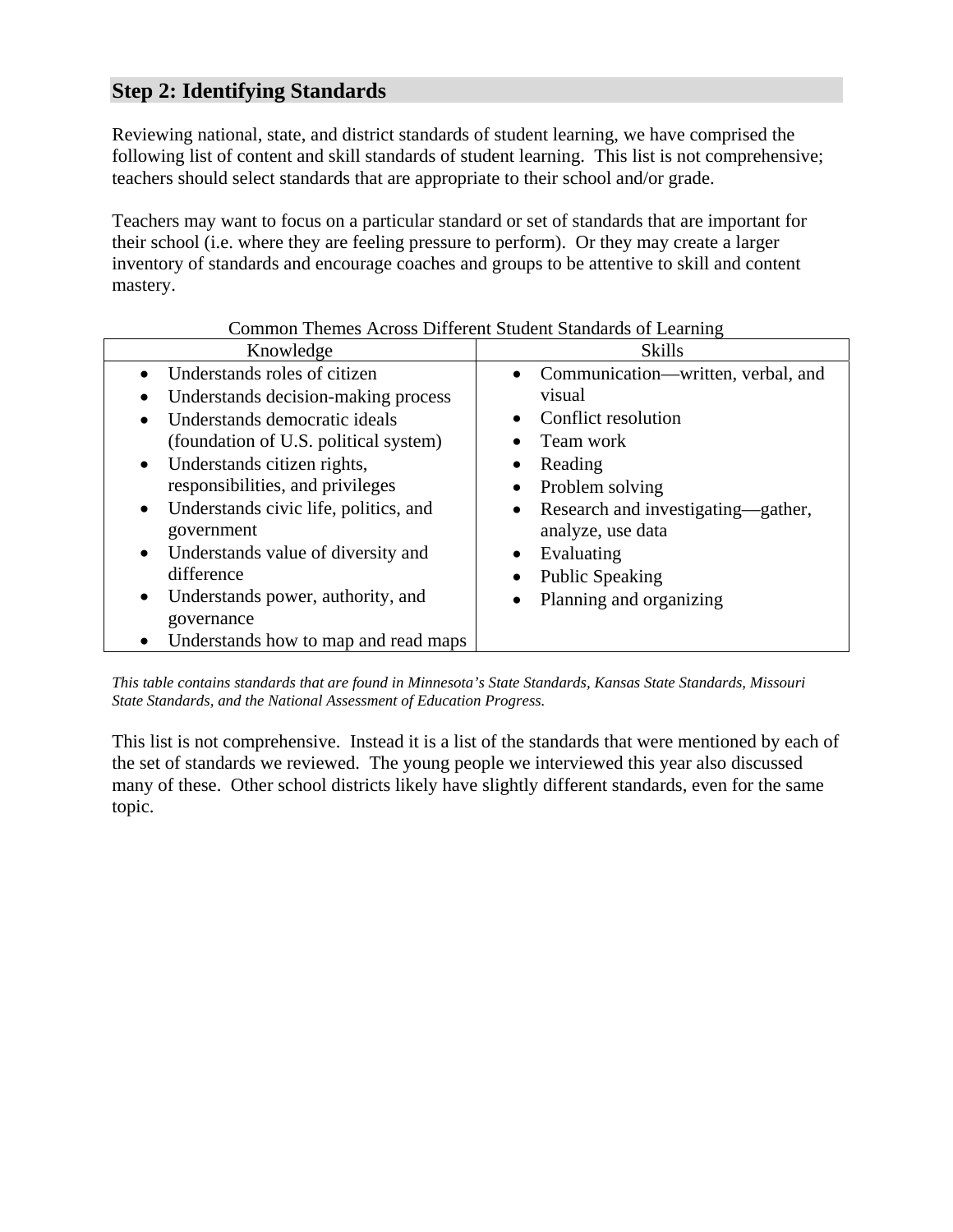## **Step 3: Identify Possible Activities for Learning**

One of PA many strengths is that each stage of the process of PA

(see www.publicachievement.org/TeacherGuide/SixStagesIntro.html) can be achieved through a variety of activities. Once a standard has been identified, it is useful to consider what activities might facilitate student's mastery of the standard, while keeping true to the overall process of PA.

### **Example:**

A fifth grade teacher wanted to focus on writing. At the beginning of the year he identified possible activities in the PA process where students could practice this skill. Then he worked with the coach coordinator and coaches so that they could emphasize writing whenever it was applicable during the PA process.

### *Possible Activities to Practice Writing:*

Stage 1: Exploration and Discovery:

- Description of place—students are asked to describe their community without using proper nouns.
- Current event work— students are asked to read the neighborhood, city, or national newspaper and clip out articles of concern and interest to them and their peers at schools. Students write a paragraph about why this article is of personal concern and interest to share with other class members.
- Issue statement—students are asked to write a belief statement about why student wants to work on their chosen issue.

Stage 2: Issue Development

• Research: Students are asked examine different points of view about their issue and write a persuasive essay.

Stage 4: Designing Project

- Mission Statement: Group writes and revises mission statement.
- Written proposals: Teachers could emphasize that students write proposals for their action plans

Stage 5: Implementing Action Plan

• Business Letters: Students are encouraged to write formal letters to key stakeholders.

Stage 6: Reflection, Evaluation, Written evaluation

• Students could periodically write their evaluations.

On-going

• Reflective writing—weekly reflections on PA. Could be put in web with lotus notes, listserve, etc.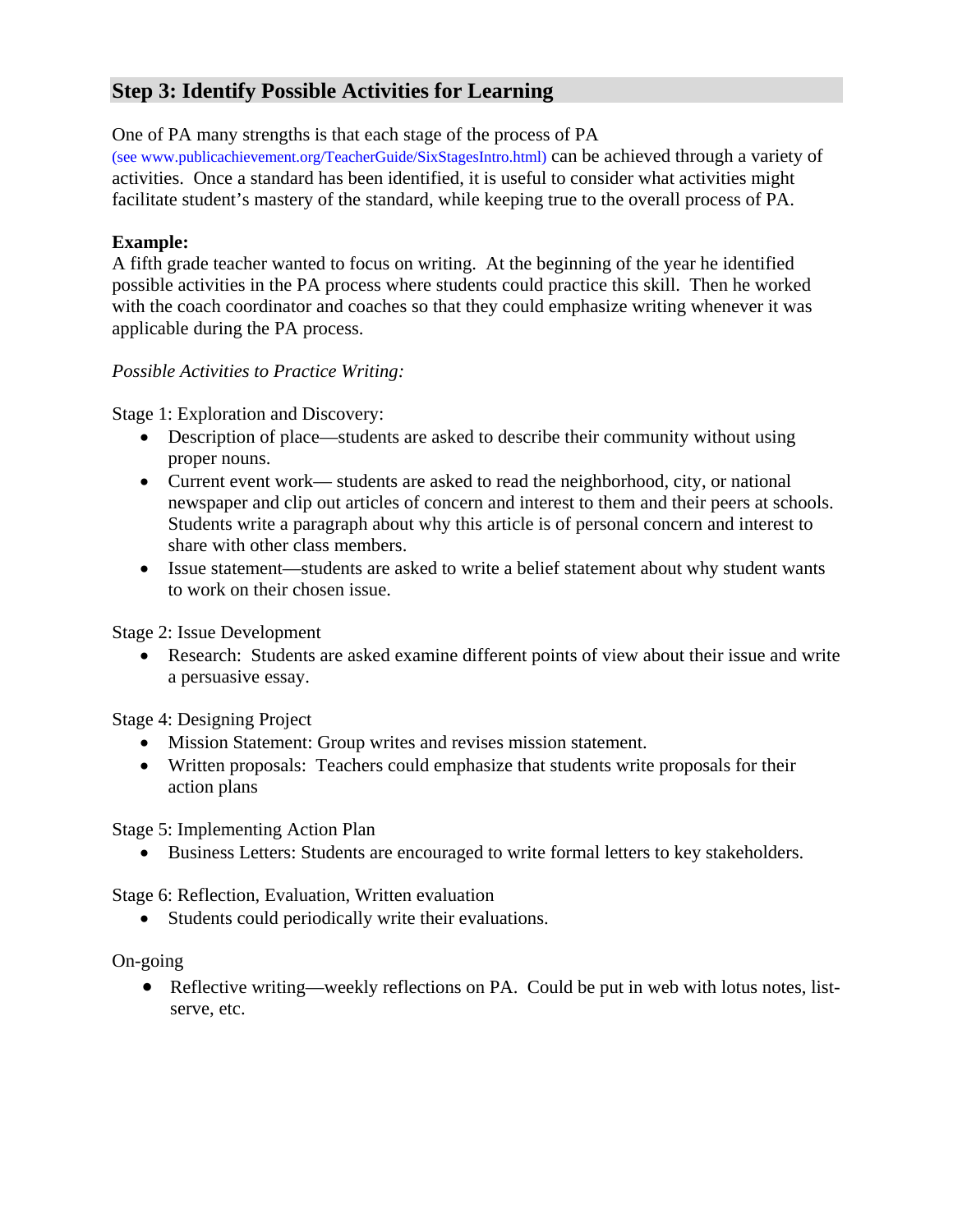## **Step 4: Creating Assessment Measures**

Once the standards are identified, you need to determine how they will be assessed. This may depend on what model you are using. We have provided three different models to assess student learning, based on the three models of monitoring.

These are provided with the understanding that most teachers are experts at creating rubrics for assessment. These models are only guides, and you may have your own ways to assess mastery.

Model A. Using Rubrics to Assess Student Learning:

Creating a rubric (as illustrated below) is often an effective way of documenting the learning that takes place within PA. Most teachers will recognize and be able to elaborate on this way of assessing learning. Creating rubrics for certain skill or knowledge standards provides a way for coaches, teachers, or PA leaders in schools to document and describe the learning that takes place with colleagues, parents, and prospective teachers.

Skill or Content Standard:

|                                                                                                   | Beginning | Proficient | <b>Mastery</b> |
|---------------------------------------------------------------------------------------------------|-----------|------------|----------------|
| Student work:<br>Evidence from written work,<br>public presentations, displays, etc               |           |            |                |
| Sounds like:<br>When asked, students can<br>describe the process in which<br>they did their work. |           |            |                |
| Looks Like:<br>When observed, students<br>demonstrate mastery of skills /<br>content              |           |            |                |

Skill Level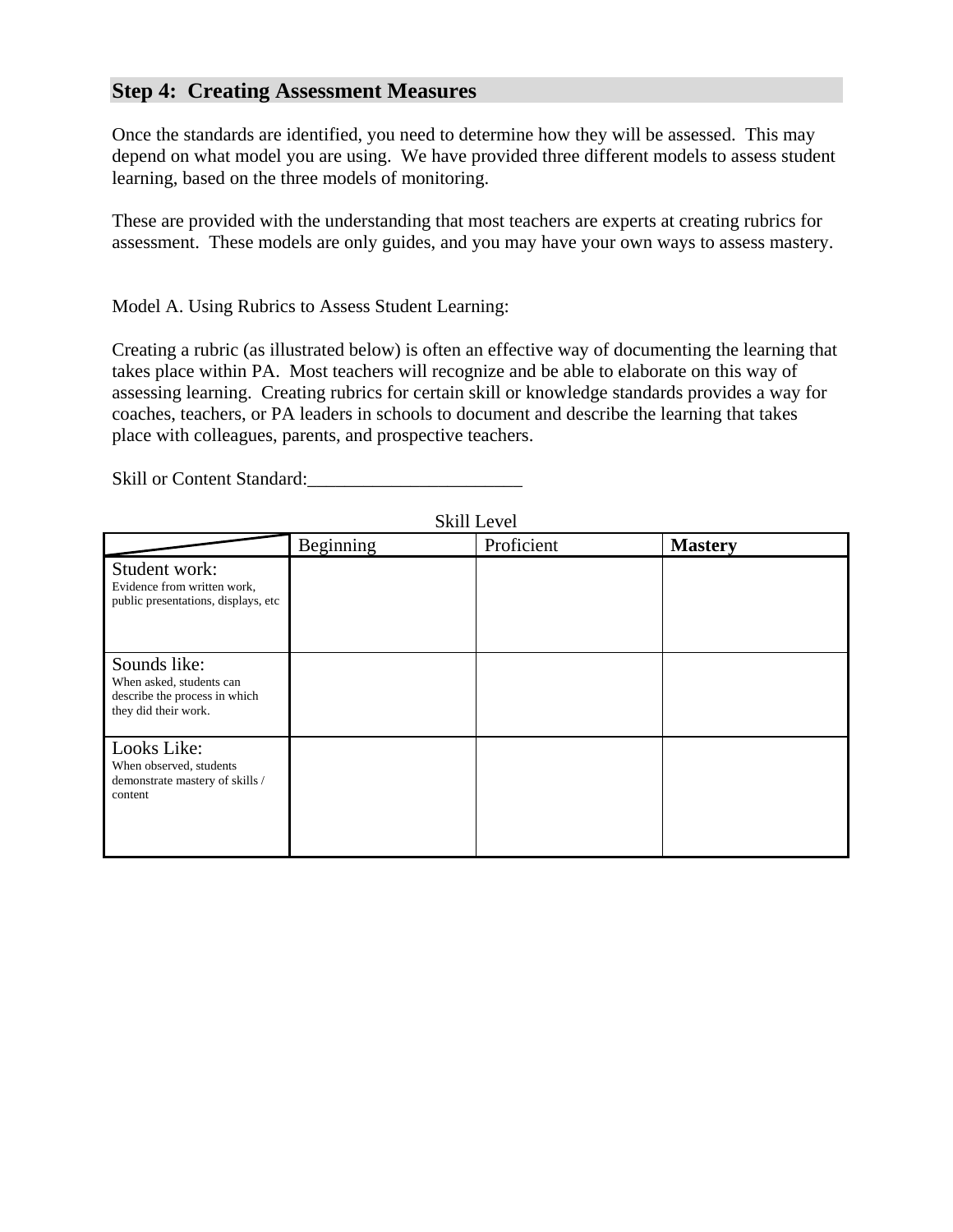## Model B. Inventory of Skill Clusters—Communication

Another simple way to document learning is to create an "inventory of skills" table. This provides an inventory for teachers, coaches, or other PA leadership of skills the group members have demonstrated by their work. It also provides a simple monitoring tool for skills and provides useful feedback about what the group has yet to master.

| <b>Skills:</b>           | N <sub>O</sub> | Some | <b>YES</b> | Comments |
|--------------------------|----------------|------|------------|----------|
| Communication            |                |      |            |          |
| Meeting Notes /          |                |      |            |          |
| Evaluations              |                |      |            |          |
| <b>Mission Statement</b> |                |      |            |          |
| <b>Business Letters</b>  |                |      |            |          |
| Proposals                |                |      |            |          |
| Reflective Writing       |                |      |            |          |
|                          |                |      |            |          |
| Phone Calls              |                |      |            |          |
| Public Speaking          |                |      |            |          |
| Interviewing             |                |      |            |          |
|                          |                |      |            |          |
| Posters / Display Boards |                |      |            |          |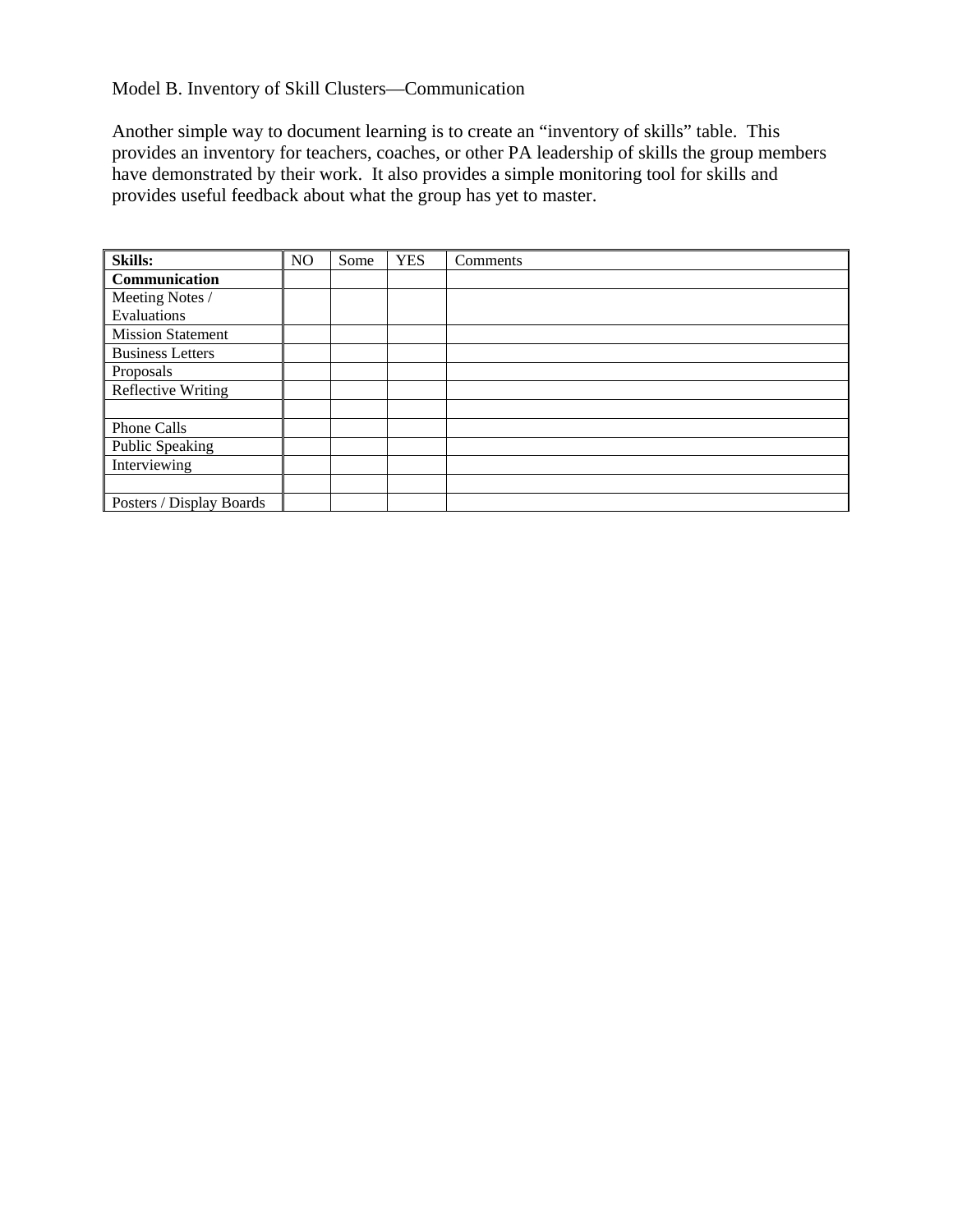#### **Spanning The Curriculum**

The following is an example of how a PA issue group on immigration can be linked to standards in various subject areas<sup>3</sup>. Here are further examples for issue groups on animal rights, hunger and homelessness, literacy, and social change (see www.publicachievement.org/TeacherGuide/OtherFiles.html)

 3 Adapted from *The Complete Guide to Service Learning* by Cathryn Berger Kaye, M.A., copyright © 2004. Free Spirit Publishing Inc., Minneapolis, MN; 866/703-7322; *www.freespirit.com.* This page may be photocopied or printed for individual, classroom, or small group work only.